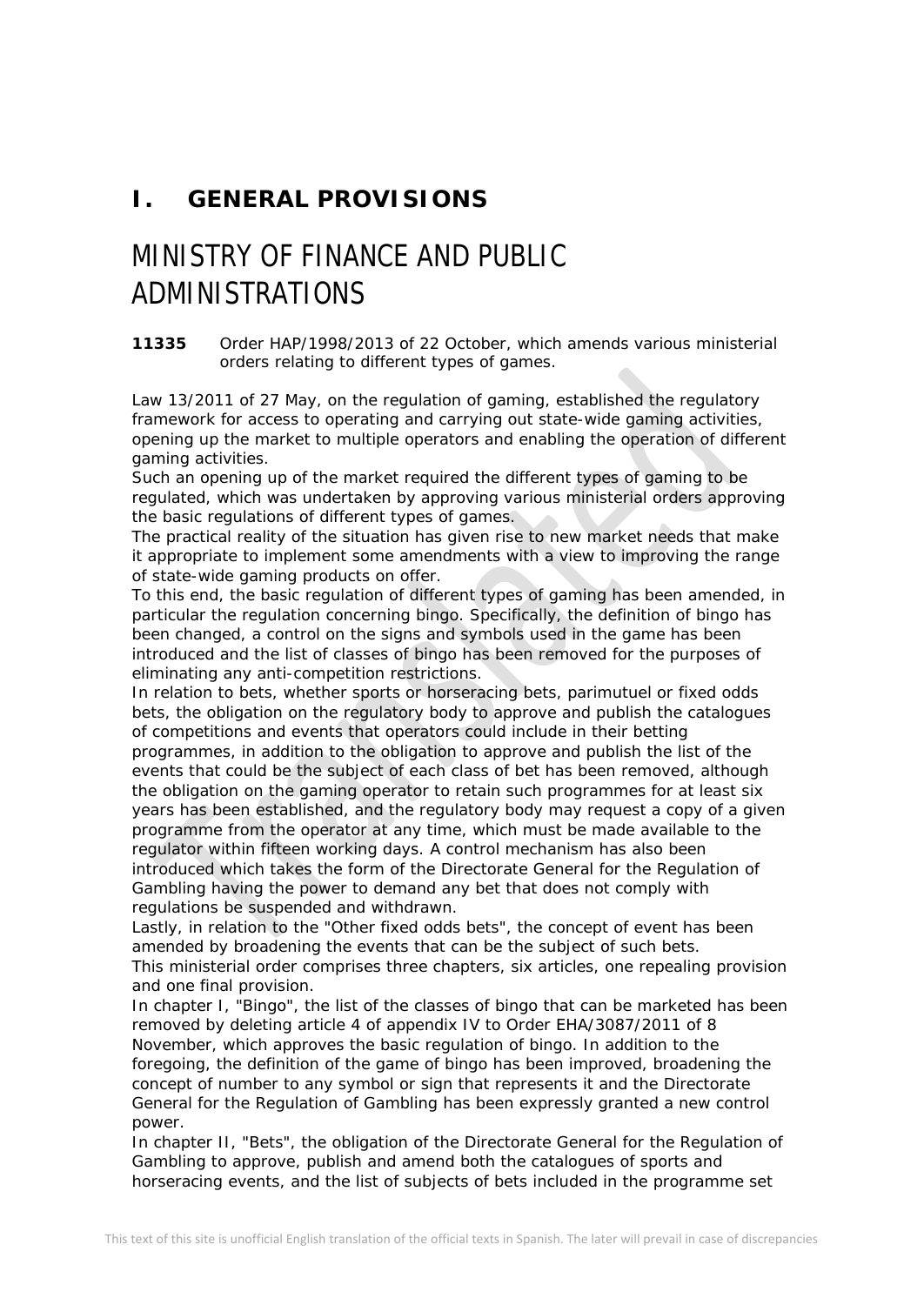by the operator, has been removed by amending sections 1 and 2, article 14 of the basic regulation that governs the different types of bets, specifically Order EHA/3080/2011 of 8 November, which approves the basic regulation of fixed odds sports betting, Order EHA/3081/2011 of 8 November, which approves the basic regulation of parimutuel sports betting, Order EHA/3082/2011 of 8 November, which approves the basic regulation of fixed odds horseracing betting and Order EHA/3083/2011 of 8 November, which approves the basic regulation of parimutuel horseracing betting.

Moreover, in the abovementioned basic regulations, an obligation has been established for gaming operators to retain the events programmes for at least six years, and the regulatory body may request a copy of a given programme from the operator at any time, which must be made available to the regulator within fifteen working days. The control power of the Directorate General for the Regulation of Gambling is also expressly recognised.

In chapter III, "Other fixed odds bets", the definition of event has been broadened enabling bets to be placed on certain animal races by amending number 3, article 2 of Order EHA/3079/2011 of 8 November.

Lastly, this order contains a provision repealing the resolutions of the Directorate General for the Regulation of Gambling relating to the sports and horseracing events catalogues, and one final provision, relating to the entry into force of same. Article 5 of Law 13/2011, of 27 May, on the regulation of gaming, grants the Minister of Finance and Public Administrations the power to establish the basic regulations for carrying out each game by means of a ministerial order. By virtue of which, I hereby decree:

CHAPTER I

#### **Bingo**

**Article one.** *Amendment of Order EHA/3087/2011, of 8 November, which approves the basic regulation of bingo.*

Order EHA/3087/2011 of 8 November, which approves the basic regulation of the game of bingo, has been amended as follows:

One. Article 4 has been removed.

Two. Section 1 of the first final provision has been amended, and now reads as follows:

"1. The Directorate General for the Regulation of Gambling is authorised to issue the provisions required for the implementation and application of this order and, in particular, to amend the amounts established in appendix III."

Three. Section 1, article 2 of the basic regulation of the game of bingo that is included as appendix I to the order has been amended and now reads as follows:

"1. Bingo. The game of bingo is understood to mean that game of chance in which the possibility of winning depends on being able to form some of the number combinations on the cards or virtual cards on which the game is played, capable of winning prizes and which are obtained through a draw held for these purposes in which all the numbers in the game are present.

For the purposes of this order, number shall be understood to mean any symbol or sign that represents it."

Four. Section 1, article 14 of the basic regulation of bingo, which appears as appendix I to the order, has been amended and now reads as follows:

"1. The game of bingo shall be carried out in accordance with the provisions of this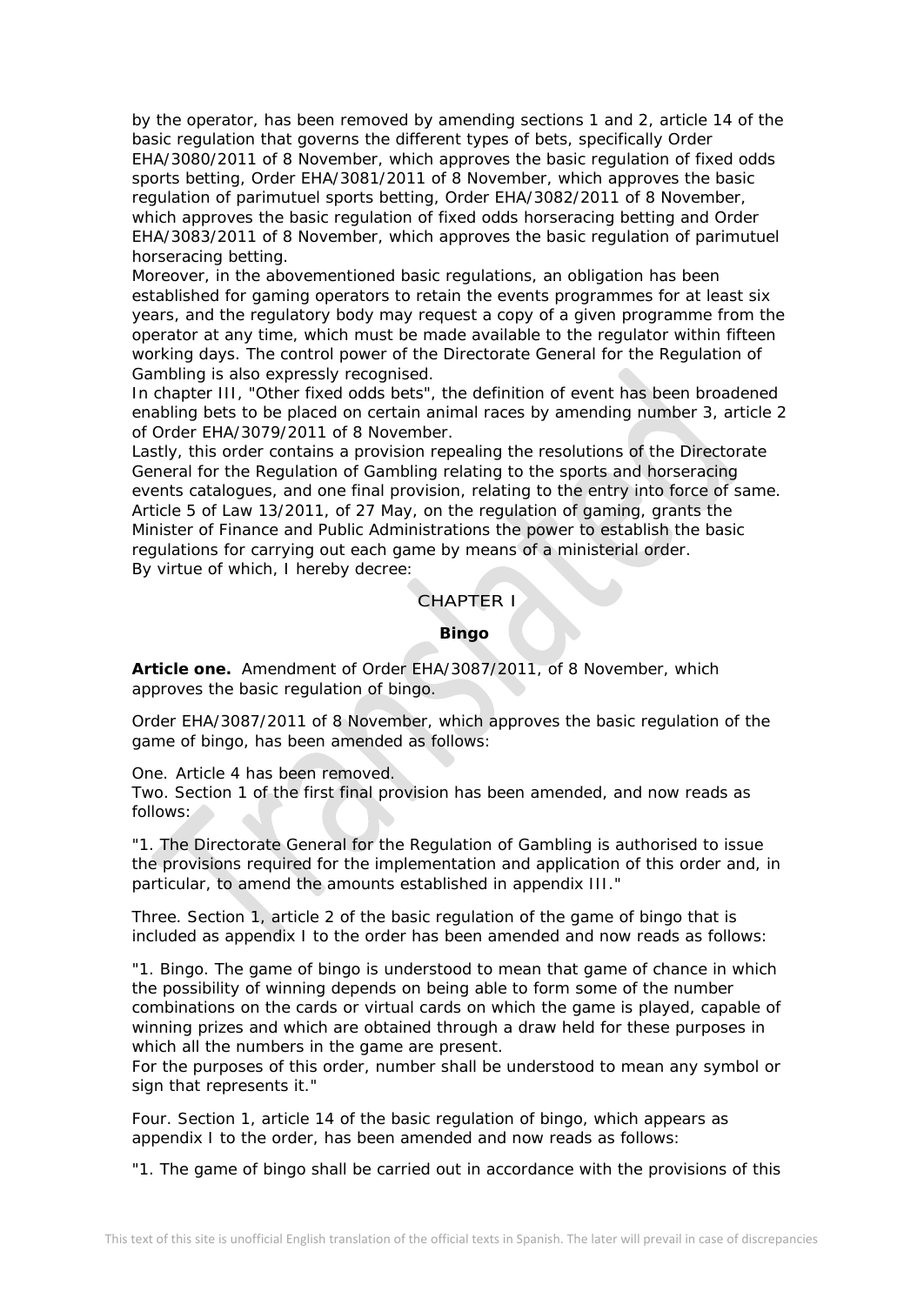basic regulation, the provisions that the Directorate General for the Regulation of Gambling may issue to implement same and the specific rules of the game published by the operator.

When the Directorate General for the Regulation of Gambling has proof that a sign or symbol in the game of bingo offered by an operator breaches the conditions of section one, article 6 of Law 13/2011 on the Gaming Regulation through direct knowledge or through a notification or report by a third party, the Directorate General for the Regulation of Gambling may demand it be suspended and withdrawn, without prejudice to exercising its sanctioning power."

Five. Appendix IV to the order has been removed.

CHAPTER II

#### **Sports**

**Article two.** *Amendment of Order EHA/3080/2011 of 8 November, which approves the basic regulation of fixed odds sports bets.*

Sections 1 and 2, article 14 of the basic regulation of fixed odds sports bets that appears as appendix I to Order EHA/3080/2011 of 8 November have been amended and now read as follows:

"1. Fixed odds sports bets shall be carried out in accordance with the provisions of this basic regulation, the provisions that the Directorate General for the Regulation of Gambling may issue to implement same, the specific rules of the game and the corresponding betting programme set by the operator.

2. The operator of fixed odds sports bets is responsible for creating the programme of sporting events on which the bets shall be made and shall inform the participants about the period in which such bets can be placed.

Moreover, it must retain such events programmes for at least six years, and the regulatory body may request a copy of a given programme from the operator at any time, which must be made available to the regulator within fifteen working days.

Under no circumstances may the operator offer bets on sports or sporting events that are not included in the programme mentioned in paragraph one.

When the Directorate General for the Regulation of Gambling has proof that a bet included in the programme does not comply with the regulation through direct knowledge or through a notification or report by a third party, the Directorate General for the Regulation of Gambling may demand it be suspended and withdrawn, without prejudice to exercising its sanctioning power."

**Article three.** *Amendment of Order EHA/3081/2011 of 8 November, which approves the basic regulation of parimutuel sports bets.*

Sections 1 and 2, article 14 of the basic regulation of parimutuel sports bets that appears as appendix I to Order EHA/3081/2011 of 8 November have been amended and now read as follows:

"1. Parimutuel sports bets shall be carried on in accordance with the provisions of this basic regulation, the provisions that the Directorate General for the Regulation of Gambling may issue to implement same, the specific rules of the game and the corresponding betting programme set by the operator.

2. The operator of parimutuel sports bets is responsible for creating the programme of sporting events on which the bets shall be made and shall inform the participants about the period in which such bets can be placed.

Moreover, it must retain such events programmes for at least six years, and the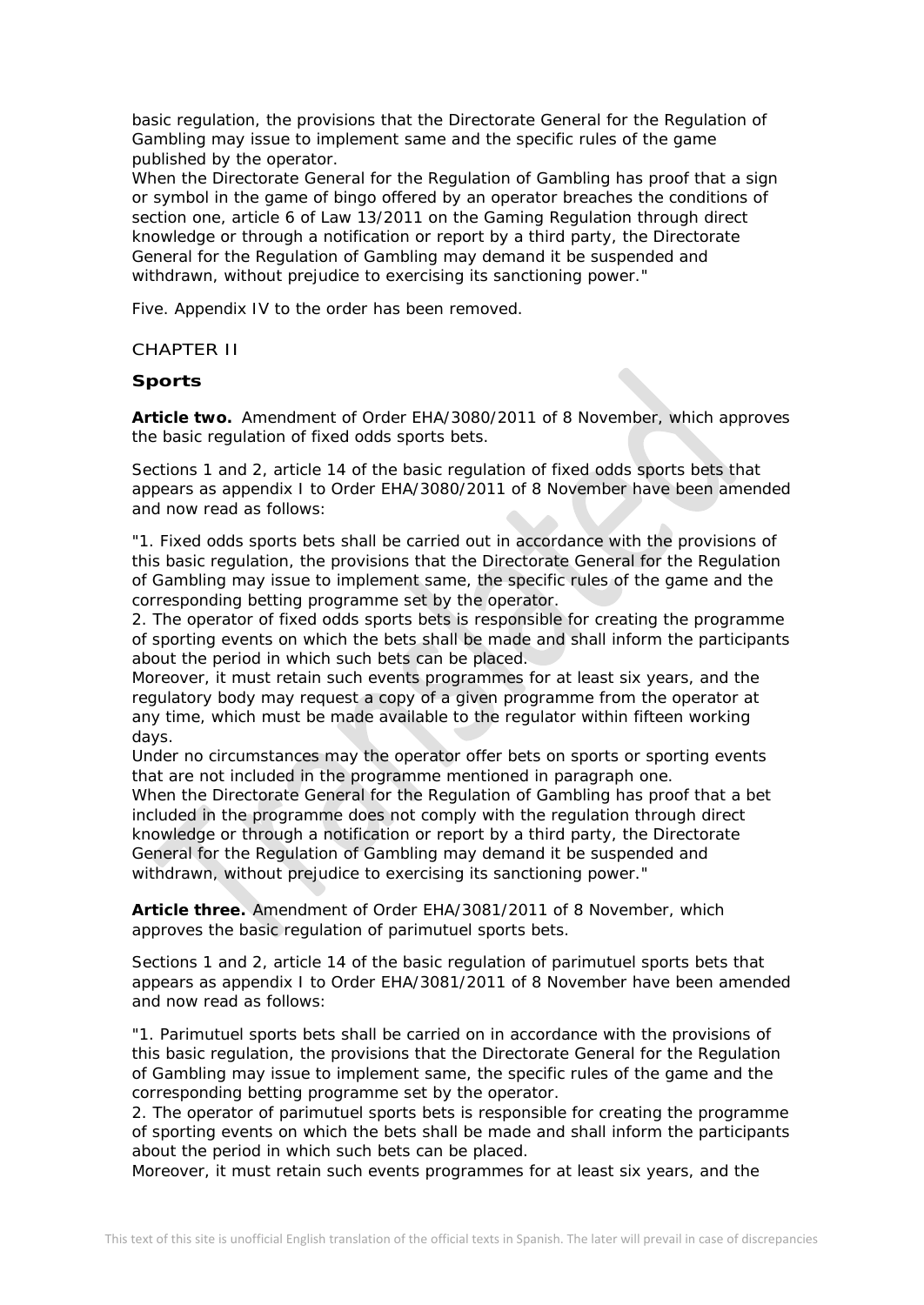regulatory body may request a copy of a given programme from the operator at any time, which must be made available to the regulator within fifteen working days.

Under no circumstances may the operator offer bets on sports or sporting events that are not included in the programme mentioned in paragraph one. When the Directorate General for the Regulation of Gambling has proof that a bet included in the programme does not comply with the regulation through direct knowledge or through a notification or report by a third party, the Directorate General for the Regulation of Gambling may demand it be suspended and withdrawn, without prejudice to exercising its sanctioning power."

**Article four.** *Amendment of Order EHA/3082/2011 of 8 November, which approves the basic regulation of fixed odds horseracing bets.*

Sections 1 and 2, article 14 of the basic regulation of fixed odds horseracing bets that appears as appendix I to Order EHA/3082/2011 of 8 November have been amended and now read as follows:

"1. Fixed odds horseracing bets shall be carried out in accordance with the provisions of this basic regulation, the provisions that the Directorate General for the Regulation of Gambling may issue to implement same, the specific rules of the game and the corresponding betting programme set by the operator.

2. The operator of fixed odds horseracing bets is responsible for creating the programme of horseracing events on which the bets shall be made and shall inform the participants about the period in which such bets can be placed.

Moreover, it must retain such events programmes for at least six years, and the regulatory body may request a copy of a given programme from the operator at any time, which must be made available to the regulator within fifteen working days.

Under no circumstances may the operator offer bets on horseracing events that are not included in the programme mentioned in paragraph one.

When the Directorate General for the Regulation of Gambling has proof that a bet included in the programme does not comply with the regulation through direct knowledge or through a notification or report by a third party, the Directorate General for the Regulation of Gambling may demand it be suspended and withdrawn, without prejudice to exercising its sanctioning power."

**Article five.** *Amendment of the basic regulation of parimutuel horseracing bets approved by Order EHA/3083/2011 of 8 November.*

Sections 1 and 2, article 14 of the basic regulation of parimutuel horseracing bets that appears as appendix I to Order EHA/3083/2011 of 8 November have been amended and now read as follows:

"1. Parimutuel horseracing bets shall be carried on in accordance with the provisions of this basic regulation, the provisions that the Directorate General for the Regulation of Gambling may issue to implement same, the specific rules of the game and the corresponding racing programme set by the operator.

2. The operator of parimutuel horseracing bets is responsible for creating the programme of races on which the bets shall be made and shall inform the participants about the period in which such bets can be placed.

Moreover, it must retain such events programmes for at least six years, and the regulatory body may request a copy of a given programme from the operator at any time, which must be made available to the regulator within fifteen working days.

Under no circumstances may the operator offer bets on horseracing events that are